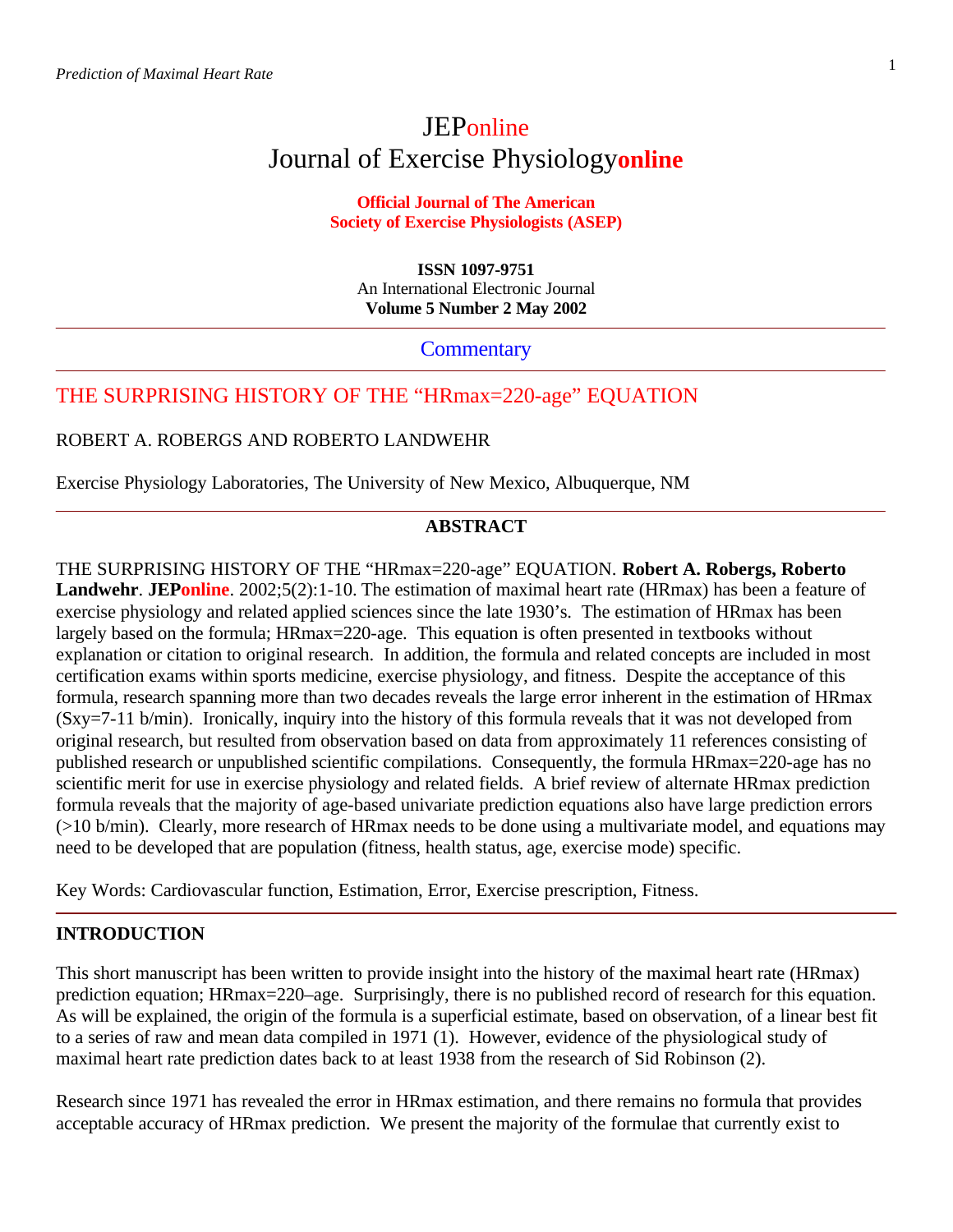estimate HRmax, and provide recommendations on which formula to use, and when. We also provide recommendations for research to improve our knowledge of the between subjects variability in HRmax.

## **THE IMPORTANCE OF MAXIMAL HEART RATE**

Heart rate is arguably a very easy cardiovascular measurement, especially in comparison to the invasive or noninvasive procedures used to estimate stroke volume and cardiac output. Consequently, measurement of heart rate is routinely used to assess the response of the heart to exercise, or the recovery from exercise, as well as to prescribe exercise intensities (3). Given that the increase in heart rate during incremental exercise mirrors the increase in cardiac output, maximal heart rate is often interpreted as the upper ceiling for an increase in central cardiovascular function. Indeed, research for the last 100 years has demonstrated that heart rate does in fact have a maximal value (4); one that cannot be surpassed despite continued increases in exercise intensity or training adaptations.

Perhaps the most important application of the heart rate response to exercise has been the use of submaximal heart rate, in combination with resting and maximal heart rate, to estimate  $VO<sub>2</sub>$ max. In many instances, maximal heart rate estimation is recommended by using the formula HRmax=220 age. Based on this application, heart rate responses to exercise have been used to calculate exercise intensities, such as a percent of maximal heart rate (%HRmax) or a percent of the heart rate reserve (%HRR) (Table 1).

## **Table 1: Use of heart rate to estimate exercise intensities that coincide with %VO2max.**

| / V V V Дымле         |                       |           |
|-----------------------|-----------------------|-----------|
| $\sqrt[9]{8}VO_2$ max | $%$ HR <sub>max</sub> | % $HRR^*$ |
| 40                    | 63                    | 40        |
| 50                    | 69                    | 50        |
| 60                    | 76                    | 60        |
| 70                    | 82                    | 70        |
| 80                    | 89                    | 80        |
| 90                    | 95                    | 90        |

\*based on Karvonen method (HR=HRrest + ((intended fraction)  $*$  (HR<sub>max</sub> - HRrest))); ^%HRR equals the intended fraction expressed as % Adapted from Heyward V. (5) and Swain et al. (6)

## **HISTORY OF MAXIMAL HEART RATE PREDICTION**

Due to our interest in improving the accuracy of maximal heart rate estimation, we have tried to research the origin of the formula HRmax=220-age (Tables 2 and 3). As far as we could determine from books and research, the first equation to predict maximal heart rate was developed by Robinson in 1938 (2). His data produced the equation HRmax=212-0.77(age), which obviously differs from the widely accepted formula of HRmax=220-age. As we will explain below, there are numerous HRmax prediction equations (Table 3), yet it is the history of the HRmax=220-age equation that is most interesting.

#### **The Formula: "HRmax=220-Age"**

Within textbooks, failure to cite the original research regarding the formula HRmax=220-age indirectly affirms a connection to Karvonen. This association exists due to the textbook presentation of HRmax prediction with the concept of a heart rate reserve, which was devised by Karvonen (3). Ironically, the study of Karvonen was not of maximal heart rate. To clarify, Dr. Karvonen was contacted in August of 2000 and subsequent discussion indicated that he never published original research of this formula, and he recommended that we research the work of Dr. Åstrand to find the original research.

Another citation for the formula is Åstrand (7). Once again, this study was not concerned with HRmax prediction. We were able to discuss this topic with Dr. Åstrand in September 2000 while he was in Albuquerque to receive his Lifetime Achievement Award in Exercise Physiology from the American Society of Exercise Physiologists. Dr. Åstrand stated that he did not publish any data that derived this formula. However,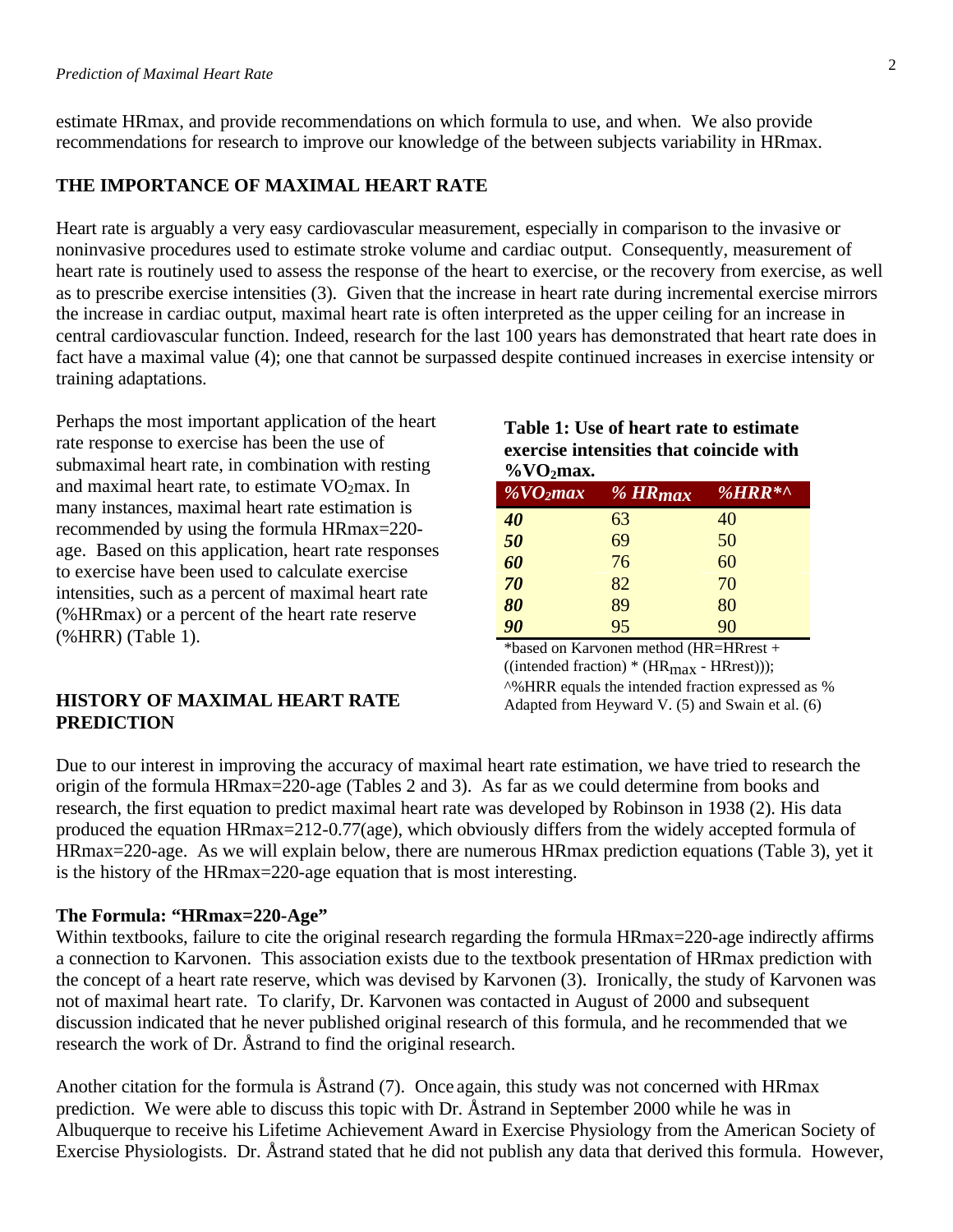he did comment that in past presentations he had stated that such a formula appears close to research findings,

and would be a convenient method to use.

Interestingly, Åstrand published original HRmax data for 225 subjects (115 male, 110 female) for ages 4 to 33 years in one of his earlier texts (8). The data are from either treadmill or cycle ergometer exercise tests to  $VO<sub>2</sub>max$ , with no knowledge of protocol characteristics. This data is presented in Figure 1a and b. When data for ages >10 years are used (Figure 1b), there is a significant correlation (r=0.43), yet considerable error (Sxy=11 b/min). The resulting formula is;  $H\n R\n max =$ 216.6–0.84(age). Despite the similarity of the prediction equation to HRmax=220–age, the notable feature of this data set is the large error of prediction. Interestingly, in two other studies, Åstrand found that the average decrease in HRmax for women was 12 beats in 21 years (9) and 19 beats in 33 years (10). For men, the decrease in HRmax was 9 beats in 21 years (9) and  $\sim$ 26 in 33 years (10). If the formula HRmax=220-age is correct, the slope for HR decrement with increasing age would be 1. In addition, Åstrand's data



| Year | <b>Citation</b>     |
|------|---------------------|
|      |                     |
| 1998 | Fox & Haskell, 1971 |
| 1998 | <b>ACSM. 1995</b>   |
| 2001 | Fox & Haskell, 1971 |
| 1987 | Astrand, 1986       |
| 1992 | Froelicher, 1987    |
|      |                     |
| 2001 | <b>ACSM, 2000</b>   |
| 2000 | <b>No Citation</b>  |
| 1995 | <b>No Citation</b>  |
| 2000 | <b>No Citation</b>  |
| 1989 | <b>No Citation</b>  |
| 2000 | <b>No Citation</b>  |
| 1997 | <b>No Citation</b>  |
| 1996 | Londeree, 1982      |
| 2000 | <b>No Citation</b>  |
| 1999 | No citation         |
| 1997 | Miller et al. 1993  |
| 1996 | <b>No Citation</b>  |
| 1997 | Hagberg et al, 1985 |
| 2000 | <b>No Citation</b>  |
| 1997 | Asmussen, 1959      |
| 1996 | <b>No Citation</b>  |
| 1994 | <b>No Citation</b>  |
| 1999 | <b>No Citation</b>  |
|      |                     |



**Figure 1: Data of HRmax for a) 225 subjects, 4 to 33 years, and b) a subset of the subjects, ages 11 to 33 years, n=196.**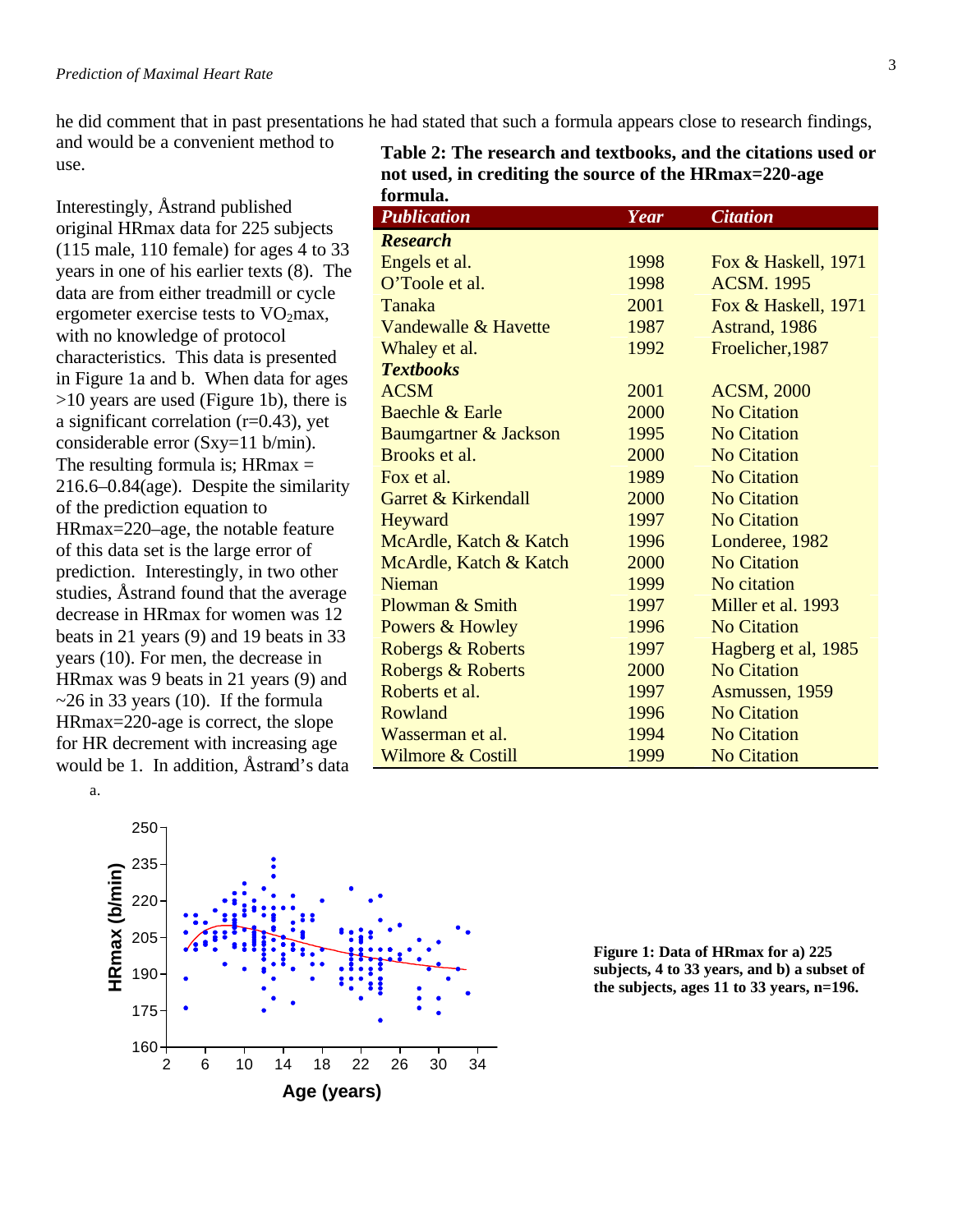indicates that HRmax prediction from such formula should not be used on children 10 years or younger, as HRmax follows a different age associated change for children. In addition, the likelihood that children attain a true HRmax during exercise testing can be questioned.

It appears that the correct citation for the origin of HRmax=220-age is Fox et al. (1). However, and as explained by Tanaka et al. (11), Fox did not derive this equation from original research. We evaluated the original manuscript of Fox et al. (1), which was a large review of research pertaining to physical activity and heart disease. In a section subtitled "Intensity", a figure is presented that



**Figure 2. A reproduced figure from the data of Fox et al. (1) which was used to derive the original HRmax=220-age formula. Blue line represents line of best fit. Red line represents 220-age.**



### **REVIEW OF RESEARCH OF MAXIMAL HEART RATE**

We retrieved as much of the research on HRmax as is possible. This was a daunting task, as many of the original research and review studies on this topic did not provide complete references, or citations of the original research of this topic. We collated 43 formulae from different studies, and these are presented in Table 3, along with pertinent statistics when possible.

To verify if there was a trend towards the equation HRmax=220-age, we selected 30 equations from the ones presented in Table 3 (excluded equations derived from non-healthy subjects). The equations were used to recalculate HRmax for ages 20 to 100 years of age, and a new regression equation was calculated from the data (Figure 3). The regression equation yielded a prediction formula; HRmax=208.754-0.734(age), r=0.93 and Sxy=7.2, which is very close to that derived by Tanaka et al. (11) (Table 3).



contains the data at question, and consists of approximately 35 data points. No regression analysis was performed on this data, and in the figure legend the authors stated that;

*"….no single line will adequately represent the data on the apparent decline of maximal heart rate with age. The formula maximum heart rate=220–age in years defines a line not far from many of the data points.."*

We decided to replicate the approach used by Fox et al (1), using the original data presented in their manuscript. As we could not find all manuscripts due to inaccurate citations, we reproduced the data from the figure and presented it in Figure 2. We fit a linear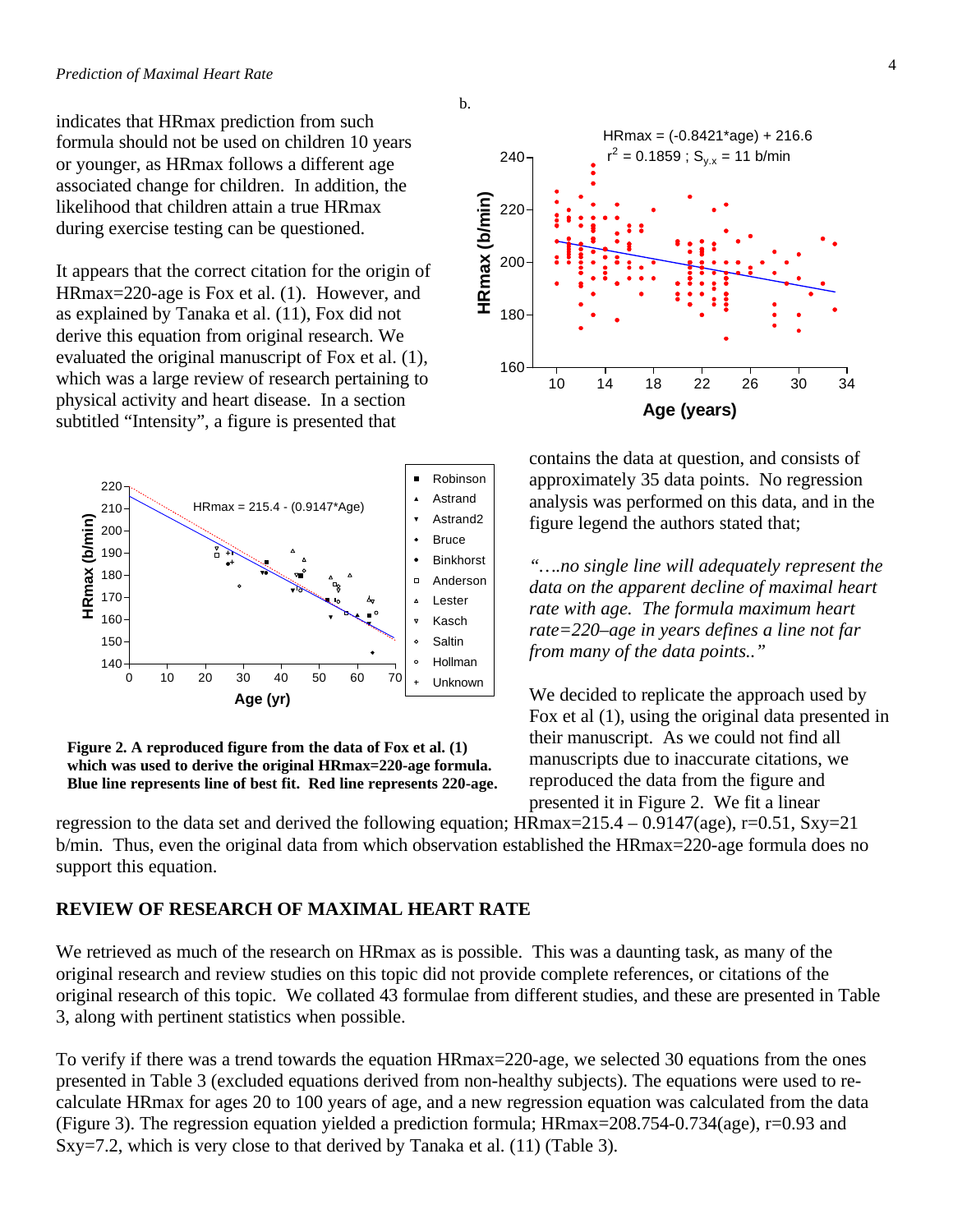| <b>Study</b>                | $\boldsymbol{N}$         | <b>Population</b>                          | <b>Mean Age</b><br><b>Regression</b><br>$(HRmax=)$<br>(range) |               | $r^2$ | Sxy  |  |
|-----------------------------|--------------------------|--------------------------------------------|---------------------------------------------------------------|---------------|-------|------|--|
| <b>Univariate Equations</b> |                          |                                            |                                                               |               |       |      |  |
| <b>Astrand</b> , in         |                          | 100 Healthy Men - cycle                    | $50(20-69)$                                                   | 211-0.922a    | N/A   | N/A  |  |
| <b>Froelicher (2)</b>       | ergometer                |                                            |                                                               |               |       |      |  |
| <b>Brick, in Froelicher</b> | ? Women                  |                                            | N/A                                                           | $226$ -age    | N/A   | N/A  |  |
| (2)                         |                          |                                            |                                                               |               |       |      |  |
| Bruce (12)                  | <b>1295 CHD</b>          |                                            | $52\pm 8$                                                     | $204 - 1.07a$ | 0.13  | 22   |  |
| Bruce (12)                  |                          | 2091 Healthy Men                           | $44\pm8$                                                      | 210-0.662a    | 0.19  | 10   |  |
| <b>Bruce</b> $(12)$         |                          | 1295 Hypertension                          | $52\pm 8$                                                     | $204 - 1.07a$ | 0.24  | 16   |  |
| Bruce (12)                  |                          | $2091$ Hypertension + CHD                  | $44\pm8$                                                      | 210-0.662a    | 0.10  | 21   |  |
| Cooper in                   |                          | 2535 Healthy Men                           | $43(11 - 79)$                                                 | 217-0.845a    | N/A   | N/A  |  |
| <b>Froelicher</b> (2)       |                          |                                            |                                                               |               |       |      |  |
| <b>Ellestad</b> in          |                          | 2583 Healthy Men                           | $42(10-60)$                                                   | 197-0.556a    | N/A   | N/A  |  |
| <b>Froelicher</b> (2)       |                          |                                            |                                                               |               |       |      |  |
| <b>Fernhall</b> (13)        |                          | <b>276 Mental Retardation</b>              | $9 - 46$                                                      | 189-0.56a     | 0.09  | 13.8 |  |
| <b>Fernhall</b> (13)        |                          | 296 Healthy W & M                          | N/A                                                           | $205 - 0.64a$ | 0.27  | 9.9  |  |
| <b>Froelicher</b> (2)       |                          | 1317 Healthy Men                           | $38.8(28-54)$                                                 | $207 - 0.64a$ | 0.18  | 10   |  |
| <b>Graettinger</b> (14)     |                          | 114 Healthy Men                            | $(19-73)$                                                     | 199-0.63a     | 0.22  | N/A  |  |
| <b>Hammond</b> (15)         | <b>156 Heart Disease</b> |                                            | 53.9                                                          | $209$ -age    | 0.09  | 19   |  |
| Hossack (16)                |                          | 104 Healthy Women                          | $(20-70)$                                                     | 206-0.597a    | 0.21  | N/A  |  |
| Hossack (16)                |                          | 98 Healthy Men                             | $(20-73)$                                                     | 227-1.067a    | 0.40  | N/A  |  |
| <i>Inbar</i> $(17)$         |                          | 1424 Healthy W & M                         | $46.7(20-70)$                                                 | 205.8-.685a   | 0.45  | 6.4  |  |
| Jones $(18)$                |                          | 100 Healthy W & M cycle                    | $(15 - 71)$                                                   | $202 - 0.72a$ | 0.52  | 10.3 |  |
|                             |                          | ergometer                                  |                                                               |               |       |      |  |
| <b>Jones N/A</b>            |                          | ? Healthy W &M                             |                                                               | $210 - 0.65a$ | 0.04  | N/A  |  |
| <i><b>Jones</b></i> $(18)$  |                          | 60 Healthy Women                           | $(20-49)$                                                     | $201 - 0.63a$ |       | N/A  |  |
| Lester $(19)$               |                          | 48 W & M Trained                           |                                                               | $205 - 0.41a$ | 0.34  | N/A  |  |
| Lester $(19)$               |                          | 148 W & M Untrained                        | $43(15-75)$                                                   | 198-0.41a     | N/A   | N/A  |  |
| Londeree (20)               |                          | ? National Level Athletes                  | N/A                                                           | 206.3-0.711a  | 0.72  | N/A  |  |
| <b>Miller</b> $(21)$        |                          | 89 W & M Obese                             | 42                                                            | 200-0.48a     | 0.12  | 12   |  |
| Morris, in                  |                          | <b>1388 Heart Disease</b><br>$57(21 - 89)$ |                                                               | 196-0.9a      | 0.00  | N/A  |  |
| <b>Froelicher (2)</b>       |                          |                                            |                                                               |               |       |      |  |
| Morris, in                  |                          | 244 Healthy Men                            | $45(20-72)$                                                   | $200 - 0.72a$ | 0.30  | 15   |  |
| <b>Froelicher</b> (2)       |                          | 193 Treadmill W&M                          |                                                               | 209-0.587a    | 0.38  | 9.5  |  |
| Ricard(22)<br>Ricard(22)    |                          | 193 W & M - cycle                          |                                                               | 200 - 0.687a  | 0.44  | 9.5  |  |
|                             |                          | ergometer                                  |                                                               |               |       |      |  |
| <b>Robinson 1938 in</b>     |                          | 92 Healthy Men                             | $30(6 - 76)$                                                  | 212-0.775a    | 0.00  | N/A  |  |
| <b>Froelicher</b> (2)       |                          |                                            |                                                               |               |       |      |  |
| <b>Rodeheffer (23)</b>      |                          | 61 Healthy Men                             | $25 - 79$                                                     | $214 - 1.02a$ | 0.45  | N/A  |  |
| <b>Schiller 24)</b>         |                          | 53 Women Hispanic                          | $46(20-75)$                                                   | 213.7-0.75a   | 0.56  | N/A  |  |
| <b>Schiller</b> (24)        |                          | 93 Women Caucasian                         | $42(20-75)$                                                   | $207 - 0.62a$ | 0.44  | N/A  |  |
| Sheffield $(25)$            |                          | 95 Women                                   | $39(19-69)$                                                   | 216-0.88a     | 0.58  | N/A  |  |
| Tanaka (11)                 |                          | ? Sedentary W&M                            |                                                               | $211 - 0.8a$  | 0.81  | N/A  |  |
| Tanaka (11)                 |                          | ? Active W&M                               |                                                               | $207 - 0.7a$  | 0.81  | N/A  |  |
| Tanaka (11)                 |                          | ? Endurance trained W&M                    |                                                               | $206 - 0.7a$  | 0.81  | N/A  |  |
|                             |                          |                                            |                                                               |               |       |      |  |

# **Table 3. The known univariate prediction equations for maximal heart rate.**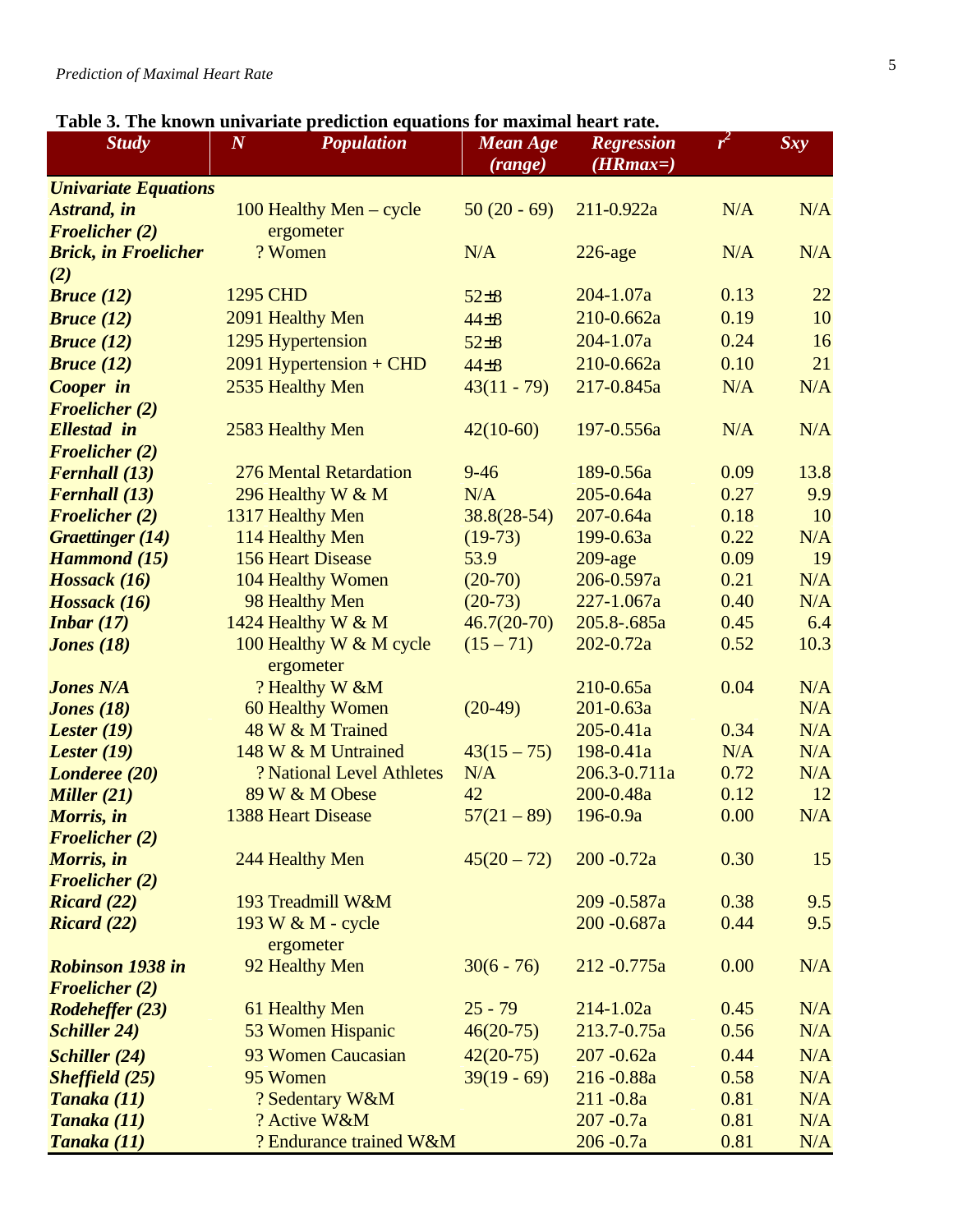# *Prediction of Maximal Heart Rate* <sup>6</sup>

| <b>Study</b>                | $\boldsymbol{N}$ | <b>Population</b> | Mean Age<br>(range) | <b>Regression</b><br>$(HRmax=)$ |      | Sxy  |
|-----------------------------|------------------|-------------------|---------------------|---------------------------------|------|------|
| <b>Univariate Equations</b> |                  |                   |                     |                                 |      |      |
| Tanaka (11)                 |                  | Women & Men       |                     | $208 - 0.7a$                    | 0.81 | N/A  |
| <b>Whaley</b> $(26)$        | 754 Women        |                   | $41.3(14-77)$       | $209 - 0.7a$                    | 0.37 | 10.5 |
| <b>Whaley</b> $(26)$        | 1256 Men         |                   | $42.1(14-77)$       | $214 - 0.8a$                    | 0.36 | 10.7 |

W=women, M=men

#### **Table 4. The known multivariate prediction equations for maximal heart rate.**

| <b>Study and Equations</b>                                                                          |      |
|-----------------------------------------------------------------------------------------------------|------|
| <b>Londeree</b> (20)                                                                                |      |
| $PMHR = 196.7 + 1.986xC2 + 5.361xE + 1.490xF4 + 3.730xF3 + 4.036xF2-00006xA^4 - 0.542xA^2$          | 0.77 |
| $PMHRI = 199.1 + 0.119xAEF4 + 0.112xAE + 6.280xEF3 + 2.468xC2 + 3.485xF2 - 00006xA4 - 0.591xA$ 0.78 |      |
| $PMHRC = 205-3.574xT1+8.316xE-7.624xF5-.00004xA^4-0.624xA^2$                                        | 0.85 |
| $PMHRCI = 205-0.116xAEF3-0.223xAF5+0.210xAE+6.876xEF3+2.091xC2-3.310xT1-$                           | 0.86 |
| $0.0005xA4-0.654xA$                                                                                 |      |

*PMHR (National Collegiate Athletes) =*  $202.8-0.533xA-00006xA^4$  0.73

PMHR=predicted maximal heart rate, C=Cross Sectional, I=interaction; a=A=age; A<sup>2</sup>=age; A<sup>4</sup>= (age<sup>4</sup>)/1000; C#=continent (if European, then C2=1, otherwise C2=0); E=ergometer (if treadmill, then E=1, if bicycle then E=0); F#=fitness level (if sedentary, F2=1, otherwise F2=0; if active then F3=1, otherwise F3=0, if endurance trained, then F4=1, otherwise F4=0; Type  $\#$  =type of exercise protocol (if continuous and incremental, then T1=1, otherwise T1=0). Multiple letters interaction terms which should be multiplied together.

Interestingly, Londeree (20) developed a multivariate equation using the variables age, age<sup>2</sup>, age 4 /1000, ethnicity, mode of exercise, activity levels, and type of protocol used to assess HR (Table 4). However, no statistical results pertaining to significant increases in the explanation of variance in HRmax using a mutivariate model was provided by the authors. The same criticism applies to the study of Tanaka et al. (11). As Zavorsky (27) showed that endurance training lowers HRmax, and others have shown the exercise mode specificity of HRmax (28,29,30), an original study of HRmax using multiple independent variables is long overdue.



**Figure 3. Regression lines from data obtained from 220-age, the mean of 30 studies from Table 3, and the meta analyses of Londeree (28) and Tanaka (47).**

The data from research of HRmax are clear in showing the large error of HRmax prediction using

just a y-intercept and slope when age is the sole independent variable. Furthermore, the results and regression equations need to be recognized as being mode–specific (28,29,30). It is unfortunate that the mode-specificity of HRmax prediction equations is not clearly addressed in textbooks of exercise physiology and exercise prescription. Finally, even a multivariate model of HRmax prediction and variance explanation does not reduce the error of HRmax prediction.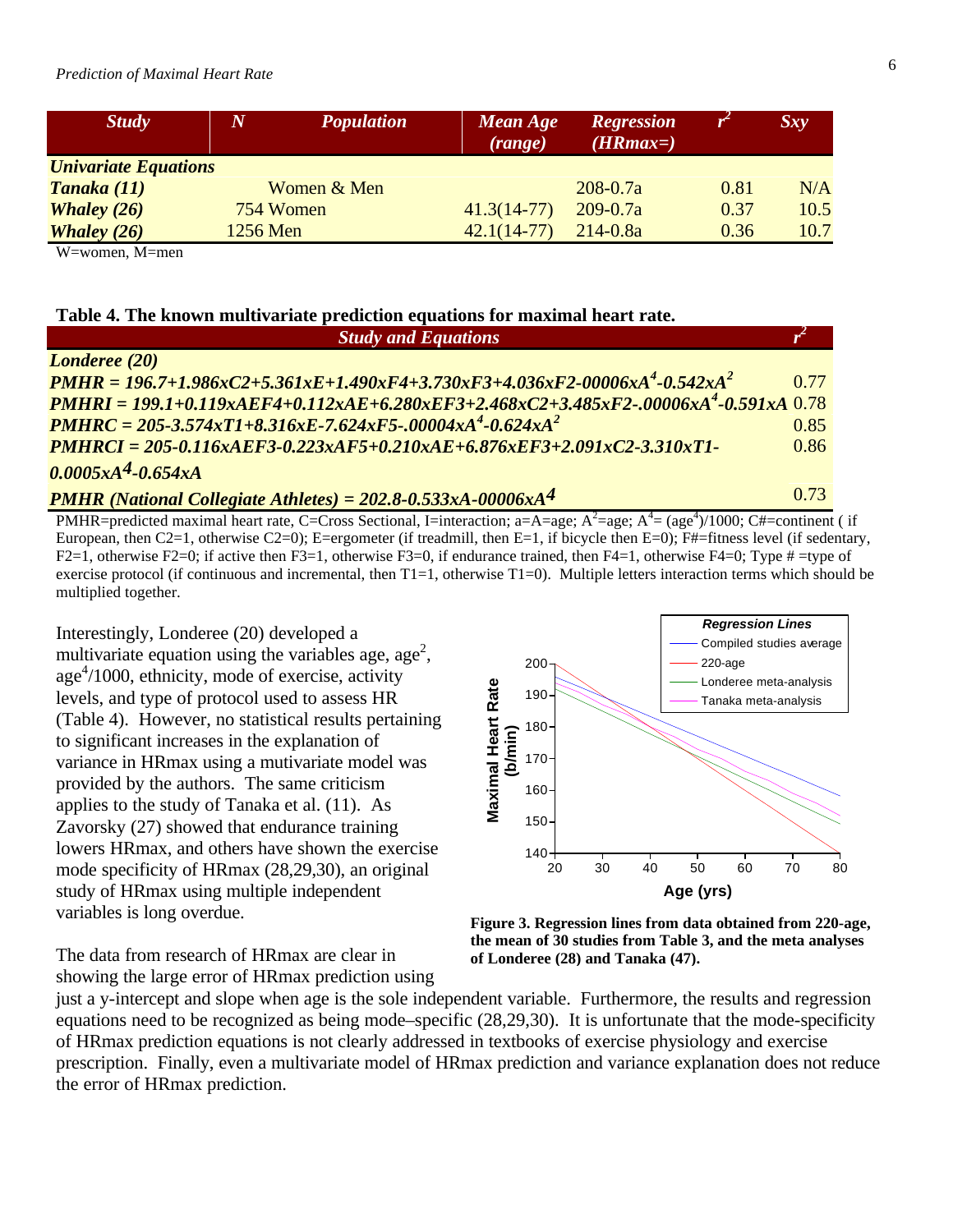## **What is an Acceptable Error of HRmax Prediction?**

Given the precision of HR measurement, the measurement error of HRmax is small and attributable to the exercise protocol and subject motivation. Consequently, HRmax measurement is likely to be accurate to within ±2 b/min, if the subject truly attains maximal exertion. Nevertheless, another factor to consider is the impact of prediction error on the application of HRmax. For the estimation of two exercise intensities (Table 5), HRmax prediction errors (HRmax–predicted=error) of 2, 4, 6 and 8 b/min cause negligible error. For example, a HR of 150 b/min, which lies in the center of the "true" heart rate prescription range, remains within the recommended heart rate ranges for all error examples. However, as revealed in Table 3, errors in HRmax estimation can be in excess of 11 b/min. Consequently, it is likely that current equations used to estimate HRmax are not accurate enough for prescribing exercise training heart rate ranges for a large number of individuals.

| estimated with errors of $2, 4, 6,$ and 8 b/min (underestimated prediction of HRmax). |                                        |                                                                    |             |         |         |  |  |  |
|---------------------------------------------------------------------------------------|----------------------------------------|--------------------------------------------------------------------|-------------|---------|---------|--|--|--|
|                                                                                       |                                        | <b>HR</b> values For Given HRmax Error (True-Estimated, b/min (%)) |             |         |         |  |  |  |
| <i>Intensity</i>                                                                      | True                                   | 2(1)                                                               | 4(2.1)      | 6(3.1)  | 8(4.2)  |  |  |  |
|                                                                                       | <b>Submaximal exercise intensities</b> |                                                                    |             |         |         |  |  |  |
| <b>60-80% HRR</b>                                                                     | 135-164                                | $134 - 162$                                                        | $133 - 160$ | 132-159 | 130-157 |  |  |  |
| VO <sub>2</sub> max                                                                   |                                        |                                                                    |             |         |         |  |  |  |
| $YMCA*(mL/min)$ 4200                                                                  |                                        | 4083                                                               | 6967        | 3850    | 3733    |  |  |  |
| Error (mL/min) 0                                                                      |                                        | 117                                                                | 233         | 350     | 467     |  |  |  |
| Error(%)                                                                              | $\overline{\phantom{0}}$               | 2.8                                                                | 5.6         | 8.3     | 11.11   |  |  |  |

**Table 5. Estimations of error in submaximal exercise intensities and VO2max when using HRmax**   $e^{f}$   $\overline{2}$ ,  $\overline{4}$ ,  $\overline{6}$ , and  $\overline{8}$  b/min (under

Calculations are based on assuming a resting heart rate of 50 b/min, for a 25 year old person with a HRmax=192 b/min ; HRR=heart rate reserve ; for YMCA protocol, heart rates and workloads were assumed to be (HR:kgm/min) 90:150, 125:750, 153:1200, respectively.

When the prediction of HRmax is used in the estimation of  $VO<sub>2</sub>$ max, as it is in the YMCA method, there can be considerable errors in estimated VO<sub>2</sub>max (Table 5). For example, when HRmax is underestimated by 6 b/min, there is a resulting error in estimated VO<sub>2</sub>max of 350 mL/min. This equates to an error of -8.3%, or -4.7 mL/kg/min for a 75 kg person.

The data of Table 5 help in selecting a suitable error in HRmax estimation. The error can be larger for purposes of prescribing training heart rate ranges than in the estimation of  $VO<sub>2</sub>$ max. For purposes of prescribing training heart rate ranges, errors  $\leq$ 8 b/min are likely to be acceptable. However, for VO<sub>2</sub>max, it can be argued that prediction errors in HRmax need to be  $\leq \pm 3$  b/min.

## **CONCLUSIONS AND RECOMMENDATIONS**

Based on this review of research and application of HRmax prediction, the following recommendations can be made;

1. Currently, there is no acceptable method to estimate HRmax.

2. If HRmax needs to be estimated, then population specific formulae should be used. However, the most accurate general equation is that of Inbar (17) (Table 3); HRmax=205.8-0.685(age). Nevertheless, the error (Sxy=6.4 b/min) is still unacceptably large.

3. An acceptable prediction error for HRmax for application to estimation of VO<sub>2</sub>max is  $\leq$  5 b/min. Thus, for a person with a HRmax of 200 b/min, error equals  $\pm 1.5$ %. If this precision is not possible, then there is no justification for using methods of  $VO<sub>2</sub>max$  estimation that rely on HRmax prediction formulae.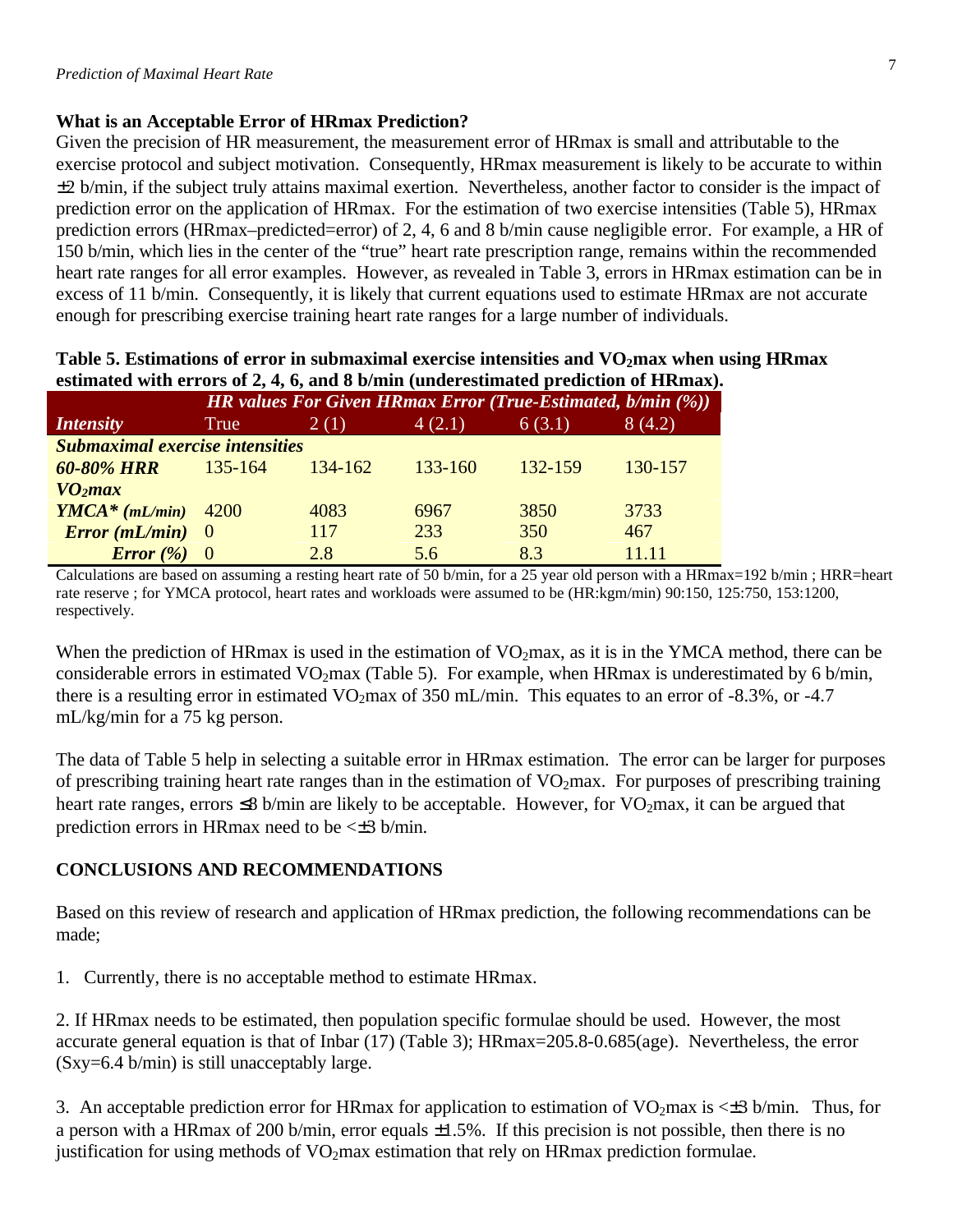4. Additional research needs to be performed that develops multivariate regression equations that improve the accuracy of HRmax prediction for specific populations, and modes of exercise.

5. The use of HRmax is most prevalent in the fitness industry, and the people who work in these facilities mainly have a terminal undergraduate degree in exercise science or related fields. These students/graduates need to be better educated in statistics to recognize and understand the concept of prediction error, and the practical consequences of relying on an equation with a large standard error of estimate (Sxy).

6. Textbooks in exercise physiology and exercise prescription should contain content that is more critical of the HRmax=220-age or similar formulae. Authors need to stress the mode-specificity of HRmax, provide alternate, research substantiated formula, and express all content of items 1-5, above. Similarly, academic coverage of HRmax needs to explain how this error detracts from using HRmax estimation in many field tests of physical fitness and in exercise prescription.

**Address for correspondence**: Robert A. Robergs, Ph.D., FASEP, EPC, Director-Exercise Physiology Laboratories, Exercise Science Program, Department of Physical Performance and Development, Johnson Center, Room B143, The University of New Mexico, Albuquerque, NM 87131-1258, Phone: (505) 277-2658, FAX: (505) 277-9742; Email: rrobergs@unm.edu

## **REFERENCES**

1. Fox III, S.M. Naughton, J.P. and Haskell, W.L. Physical activity and the prevention of coronary heart disease. *Ann Clin Res* 1971;3:404-432.

2. Froelicher, V.F. & Myers, J.N. 2000; Exercise and the heart. 4th ed. Philadelphia: W.B. Saunders Company.

3. Karvonen, M.J., Kentala, E. and Mustala, O. The effects of training on heart rate: a longitudinal study. *Ann Med Exper Fenn* 1957;35(3):307-315.

4. Lusk G. 1928; The elements of the science of nutrition. WB Saunders, Philadelphia.

5. Heyward V. H. 1997; Advanced fitness assessment and prescription. 3rd ed. Human Kinetics, Champaign Illinois.

6. Swain, D. P., Abernathy, K.S., Smith, C.S. Lee, S.J. and Bunn, S.A. Target heart rates for the development of cardiorespiratory fitness. *Med Sci Sports Exerc* 1994;26 (1):112-116.

7. Wandewalle GP and Havette P. Heart rate, maximal heart rate and pedal rate. *J Sports Med* 1987;27:205- 210.

8. Åstrand, P. 1952; Experimental studies of physical working capacity in relation to sex and age. Copenhagen, Musksgaard.

9. Åstrand, I., Åstrand, P.-O., Halback, I and Kilbom. A. Reduction in maximal oxygen uptake with age. *J Appl Physiol* 1973;35(5):649 – 654.

10. Åstrand, P.-O., Bergh, U. and Kilbom, A. A 33-yr follow-up of peak oxygen uptake and related variables of former physical education students. *J Appl Physiol* 1997;82(6):1844-1852.

11. Tanaka , H., Monahan, K.G. and Seals, D.S. Age – predicted maximal heart rate revisited. *J Am Coll Cardiol* 2001;37:153-6.

12. Bruce, R.A., Fisher, L.D., Cooper, M.N. and Grey, G.O. Separation of effects of cardiovascular disease and age on ventricular function with maximal exercise. *Am J Cardiol* 1974;34(7):757-763.

13. Fernhall, B., McCubbin J.A., Pitetti, K.H., Rintala, P, Rimmer, J.H., Millar A.L. and Silva A. Prediction of maximal heart rate in individuals with mental retardation. *Med Sci Sport Exerc* 2001;33(10):1655-1660.

14. Graettinger W.F., Smith D.H.G., Neutel J.M., Myers J., Froelicher V.F. and Weber, M.(1995). Relationship of left ventricular structure to maximal heart rate during exercise. *Chest* 107(2):341-345.

15. Hammond, H.K, Kelly, T.L. and Froelicher, V. Radionucleotide imaging correlates of heart rate impairment during maximal exercise testing**.** *J Am Col Cardiol* 1983;2(5):826-33.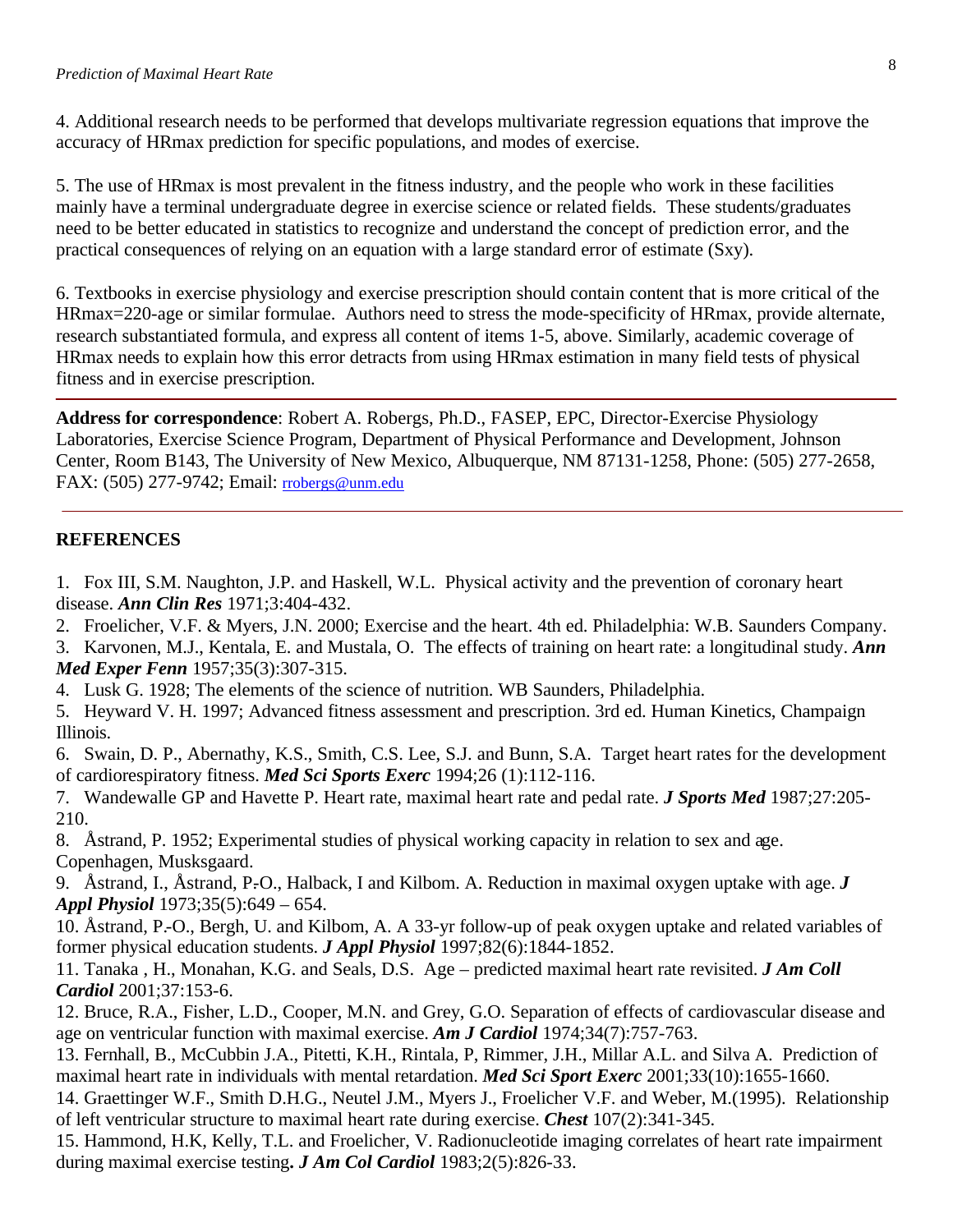16. Hossack KF and Bruce RA. Maximal cardiac function in sedentary normal men and women: comparison of age-related changes. *J Appl Physiol* 1982;53(4):799-804.

17. Inbar, O. Oten, A., Scheinowitz, M., Rotstein, A., Dlin, R. and Casaburi, R. Normal cardiopulmonary responses during incremental exercise in 20-70-yr-old men. *Med Sci Sport Exerc* 1994;26(5):538-546.

18. Jones, N.L., Makrides, L., Hitchcock, C., Chypchar, T. and McCartney, N. Normal standards for an incremental progressive cycle ergometer test. *Am Rev Respir Dis* 1985;131:700-708.

19. Lester, M., Sheffield, L.T. Trammel, P. and Reeves, T.J. The effect of age and athletic training on the maximal heart rate during muscular exercise. *Am Heart J* 1968;76(3):370–376.

20. Londeree, B.R. and Moeschberger, M.L. Effect of age and other factors on maximal heart rate. *Res Quarter Exerc Sport* 1982;53(4):297-304.

21. Miller, W.C., Wallace, J.P. & Eggert, K.E. Predicting max hr and the HR-VO<sub>2</sub> relationship for exercise prescription in obesity. *Med Sci Sports Exerc* 1993;25(9):1077-1081.

22. Ricard, R.M., Leger, L. and Massicotte, D. Validity of the "220-age formula" to predict maximal heart rate. *Med Sci Sports Exerc* 1990;22(2):Supplement S96(Abstract 575).

23. Rodeheffer, R.J., Gerstenblith, G., Becker, L.C. Fleg, J.L. Weisfeldt, M.L. and Lakatta, E. Exercise cardiac output is maintained with advancing age in healthy human subjects: cardiac dilatation and increased stroke volume compensate for a diminished heart rate. *Circulation* 1984;69(2):203 – 213.

24. Schiller, B.C., Casas, Y.G., DeSouza, A. and Seals, D.R. Maximal aerobic capacity across age in healthy Hispanic and Caucasian women. *J Appl Physiol* 2001;91(3):1048-1054.

25. Sheffield, L.T, Maloof, J.A. Sawyer, J.A. and Roitman, D. Maximal heart rate and treadmill performance of healthy women in relation to age. *Circulation* 1978;57(1):79-84.

26. Whaley, M.W, Kaminsky, L.A, Dwyer, G.B., Getchell, L.H. and Norton, J.A. Predictors of over - and underachievement of age – predicted maximal heart rate. *Med Sci Sports Exerc* 1992;24(10):1173-1179. 27. Zavorsky, G.S. Evidence and possible mechanisms of altered maximum heart rate with endurance training and tapering. *Sports Med* 2000;29(1):13-26.

28. Kravitz L., R.A. Robergs, V.H. Heyward, D.R. Wagner and K. Powers. Exercise mode and gender comparisons of energy expenditure at self-selected intensities. *Med Sci Sports Exerc* 1997;29(8):1028-1035. 29. Tanaka, H. Fukumoto, S. Osaka, Y., Ogawa. S., Yamaguchi, H. and Miyamoto, H. Distinctive effects of three different modes of exercise on oxygen uptake, heart rate and blood lactate and pyruvate. *Int J Sports Med* 1991;12:433-438.

30.Cassady, S. and Nielsen, D.H. Cardiorespiratory responses of healthy subjects to calisthenics performed on land versus in water. *Physical Therapy* 1992;72(7):532-537.

31.Engels, H.J., Zhu, W. and Moffatt, R.J. An empirical evaluation of the prediction of maximal heart-rate. *Res Quart Exerc Sport* 1998;69(1):94-98.

32. O'Toole, M.L., Douglas, P.S. and Hiller, W.D.B. Use of heart monitors by endurance athletes: lessons from triathletes. *J Sports Med* 1998;38:181-187.

33.American College of Sports Medicine 2000; ACSM's guidelines for exercise testing and prescription. 6th ed. Philadelphia: Lippincott Williams & Wilkins.

34. American College of Sports Medicine. 2001; ACSM's resource manual: guidelines for exercise testing and prescription. 4th ed. Philadelphia: Lippincott Williams & Wilkins.

35. Baechle, T.R. & Earle, R.W., (editors). 2000; Essentials of strength training and conditioning - NSCA - 2nd ed. Human Kinetics Champaign, Illinois: Human Kinetics.

36. Baumgartner, T.A. & Jackson, A.S. 1995; Measurement for evaluation in physical education and exercise science. 5th ed. Madison, Wisconsin: Wm. C. Brown & Benchmark, Inc.

37. Brooks, G.A., Fahey, T.D., White, T.P. & Baldwin, K.M. 2000; Exercise physiology: human bioenergetics and its applications. 3rd ed. Mountain View, California: Mayfield.

38. Fox, E.L., Bowers, R.W. & Foss, M.L. 1989; The Physiological basis of physical education and athletics, 4th ed. Philadelphia: W.B. Saunders Company.